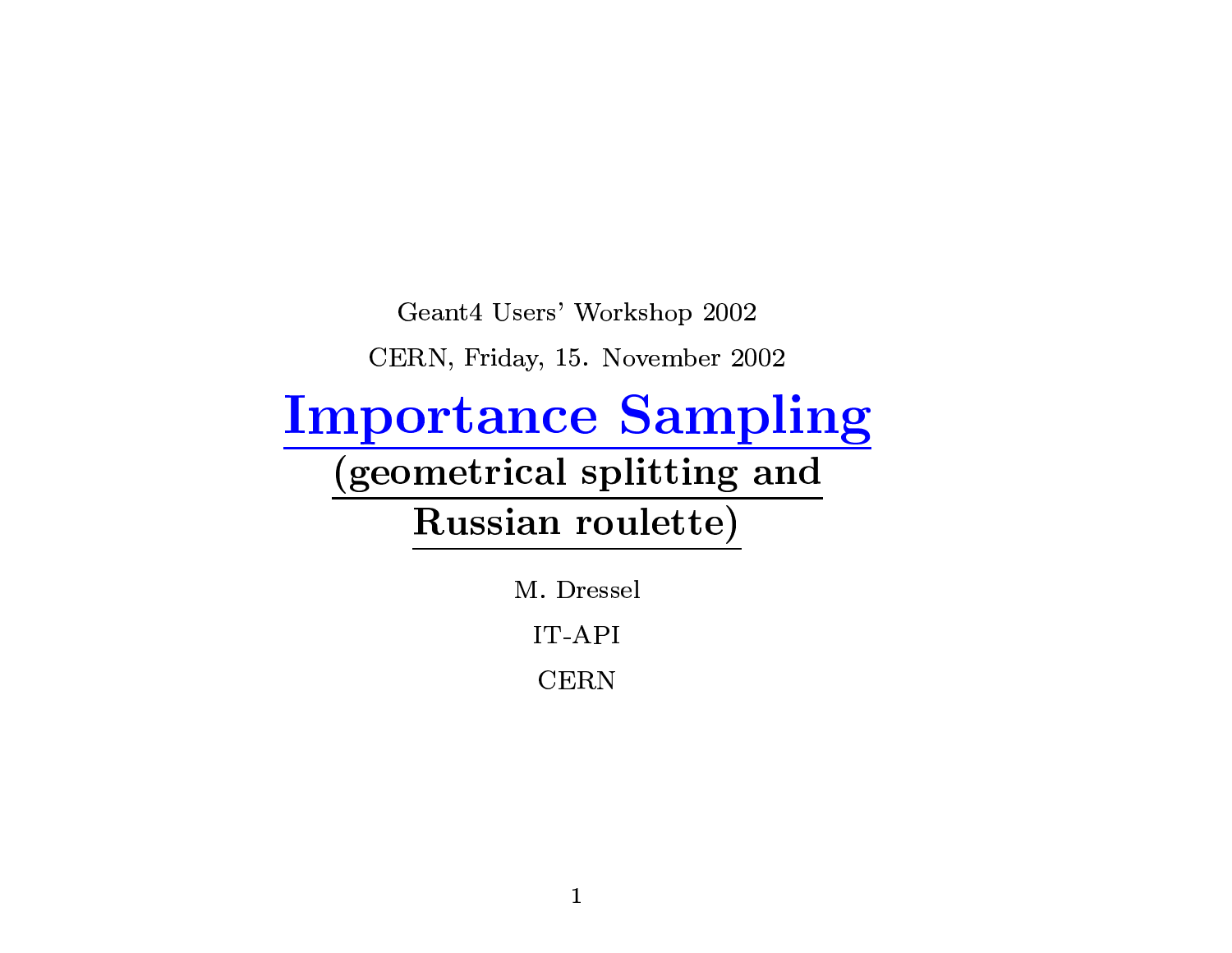## Outline

- $\bullet$  Introduction
- Example problem of importance sampling
- Concept of importance sampling
- $\bullet$  Implementation aspects
- $\bullet$  Scoring
- $\bullet$  Summary
- Documentation
- Appendix: importance algorithm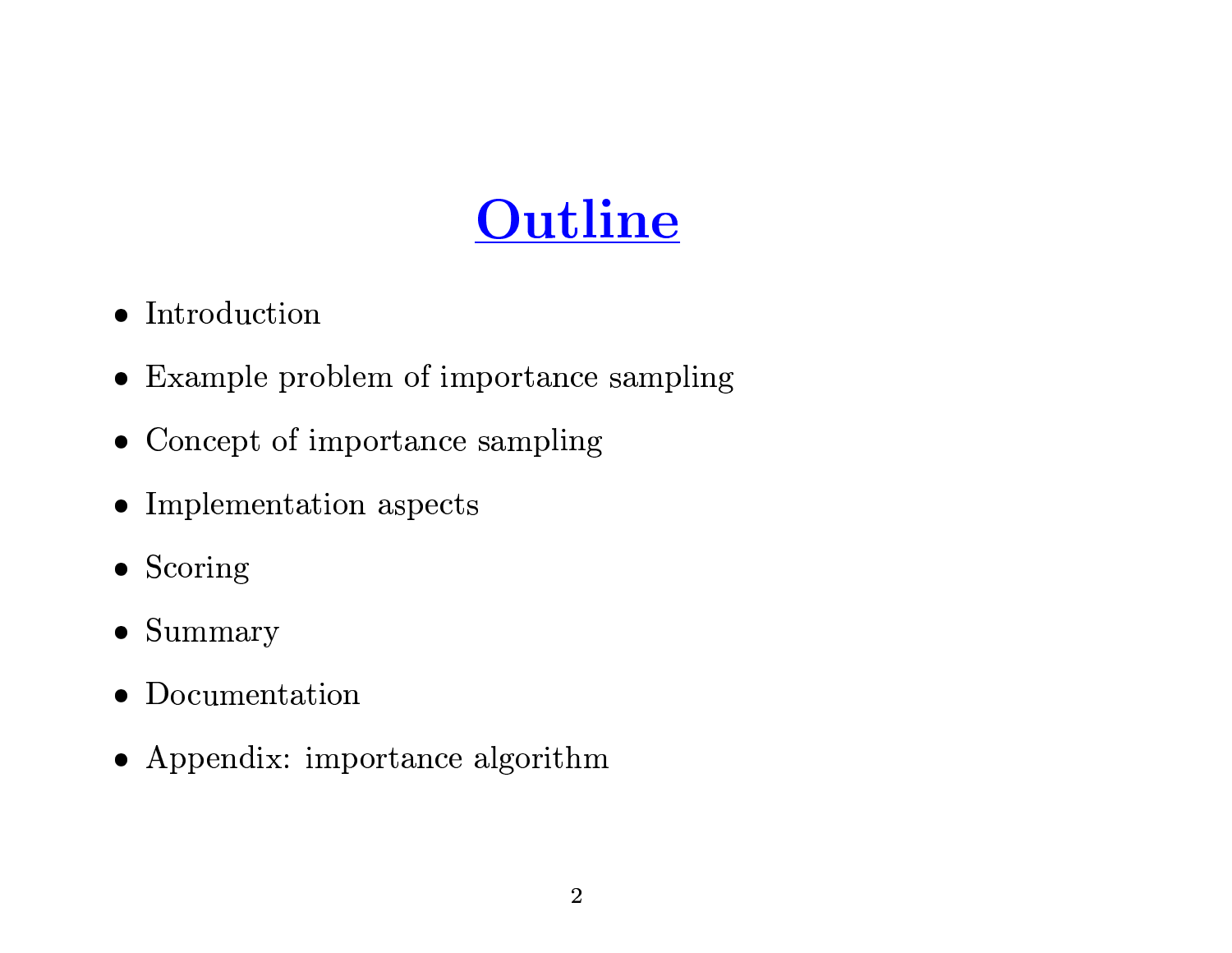#### introduction

- Variance reduction techniques like "Importance sampling" have been developed to reduce computing time by increasing the efficiency of MC calculations.
- typical or potential users areas of variance reduction:
	- radiation characteristics: LHC detector, space ships, underground experiments
	- deep penetration: shielding, underground experiments
	- dosimetry
	- background: hit rate, occupancy, important damage contributions from tails
	- accelerator studies: radiation environment, beam loss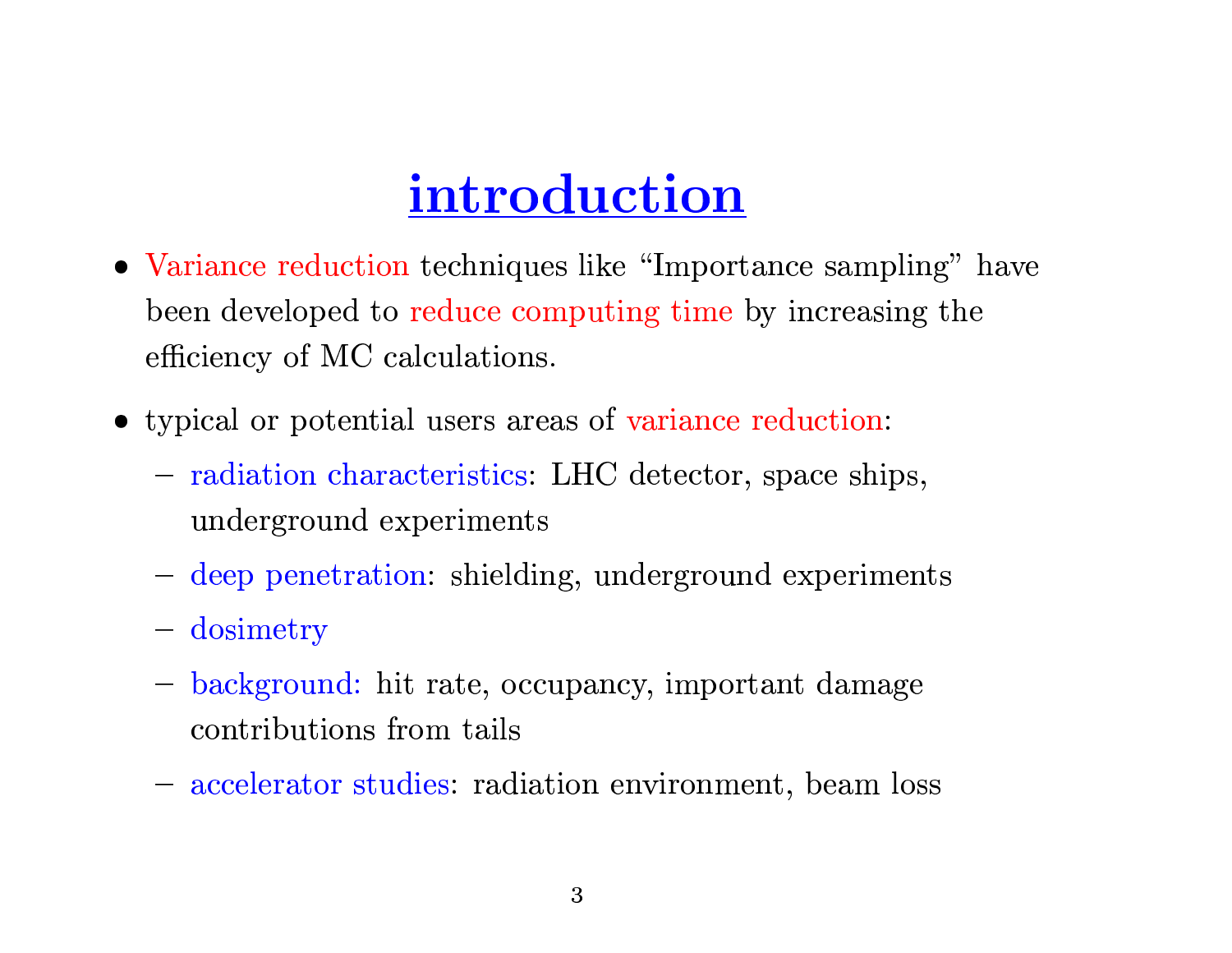#### General v.r. aspects

- $\bullet$  Common concept:
	- introduce a statistical particle weight  $W$
	- sample interesting "events" more often than others  $\rightarrow$ produces a bias with respect to the physics simulated
	- correct for the change in sampling by adjusting the particle weight  $W$
	- all estimators have to take the weight into account!
- Comparing analog to variance reduced MC for equal computing time:
	- $-\overline{x}$ : equal (mean value)
	- $-v_{\overline{x}}$ : reduced (variance of mean value)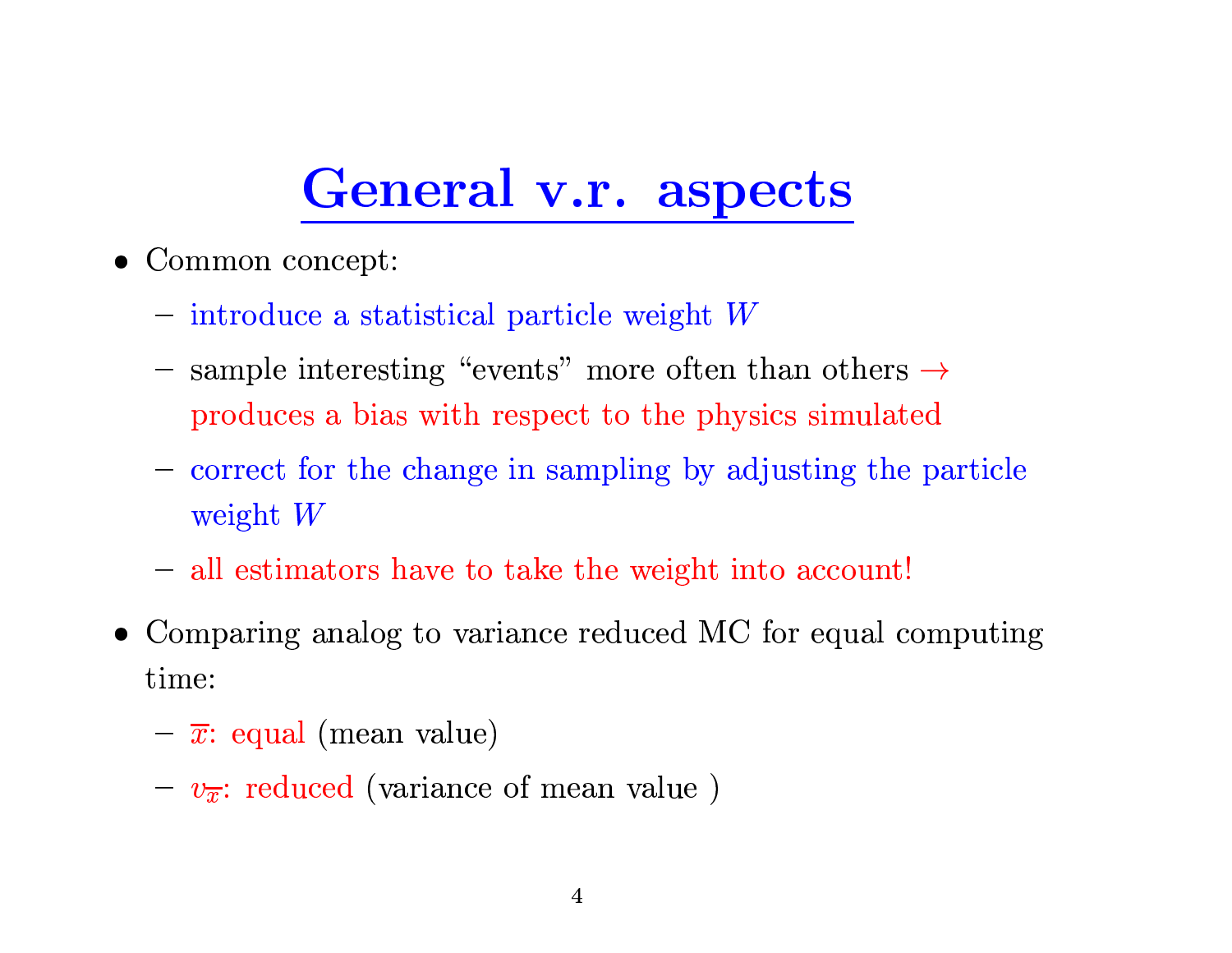## figure of merit

A measure of efficiency of the calculation is the figure of merit:

$$
FOM = \frac{1}{R^2T}
$$

- $R = \frac{\sigma}{\overline{x}\sqrt{N}}$  $\overline{x}$  = mean value,  $\sigma$  = standard deviation, N = number of measurements
- $T =$  computing time
- The FOM will be compared to the analogue calculation.
- The larger the FOM the better.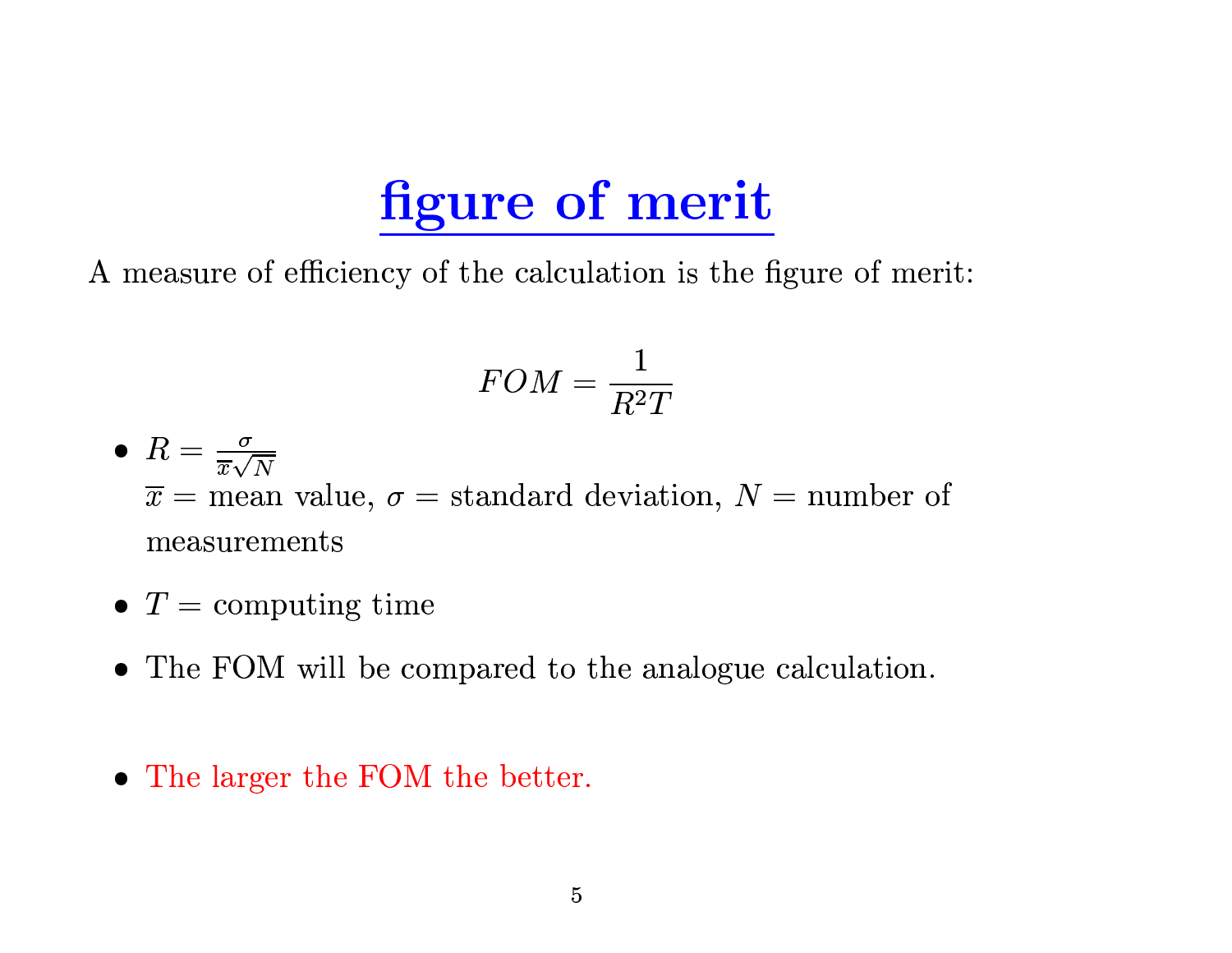# Importance sampling motivation

- a prime example application for importance sampling is: shielding against neutrons of a few  $MeV$  energy
- example exercise: interrogate on neutron related quantities behind a thick concrete shield:
	- 180 cm thick concrete cylinder with radius 100 cm
	- $-10$  MeV neutrons entering along the cylinder axis
	- estimate neutron energy "cell flux" in the last 10 cm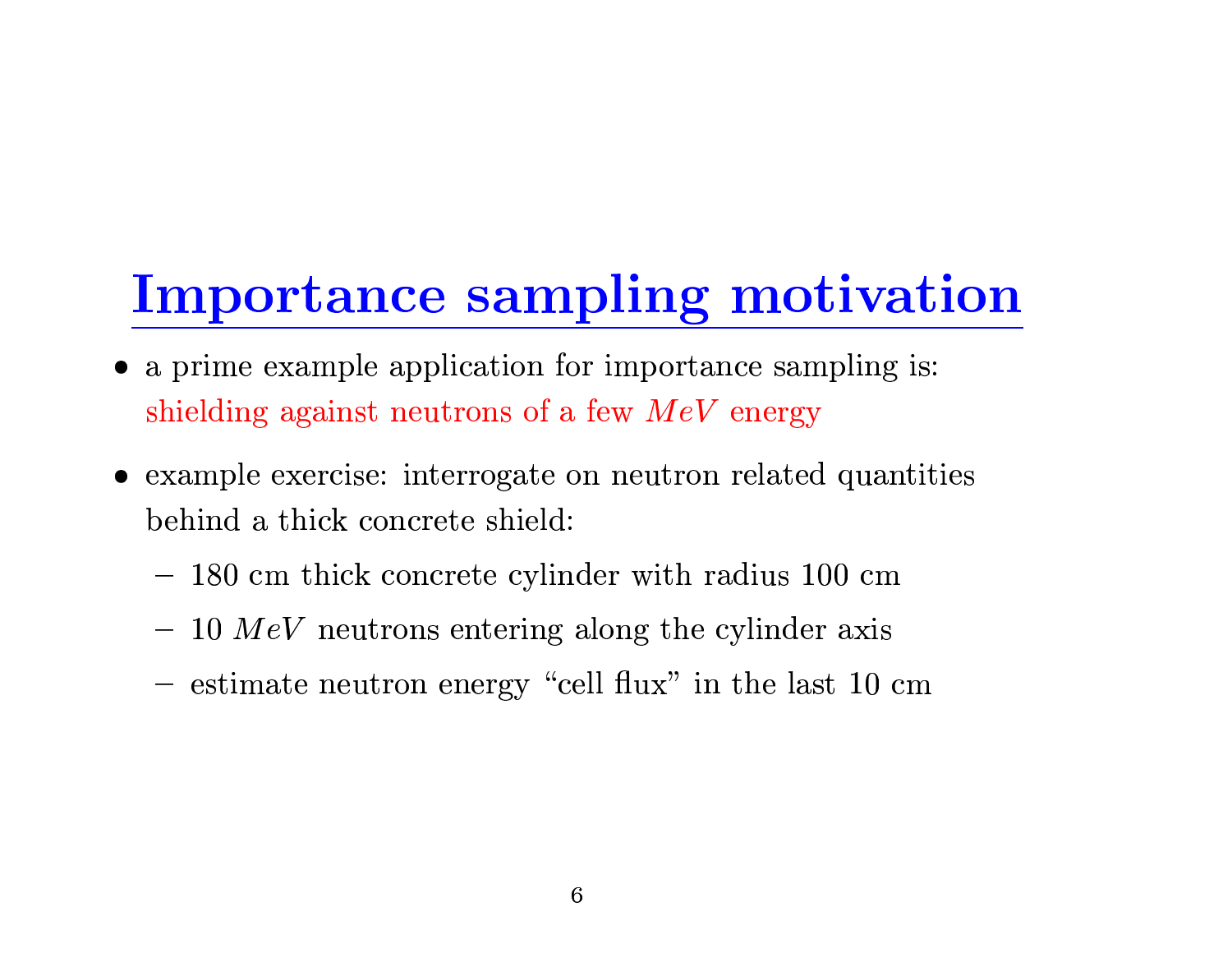# Analogue simulation

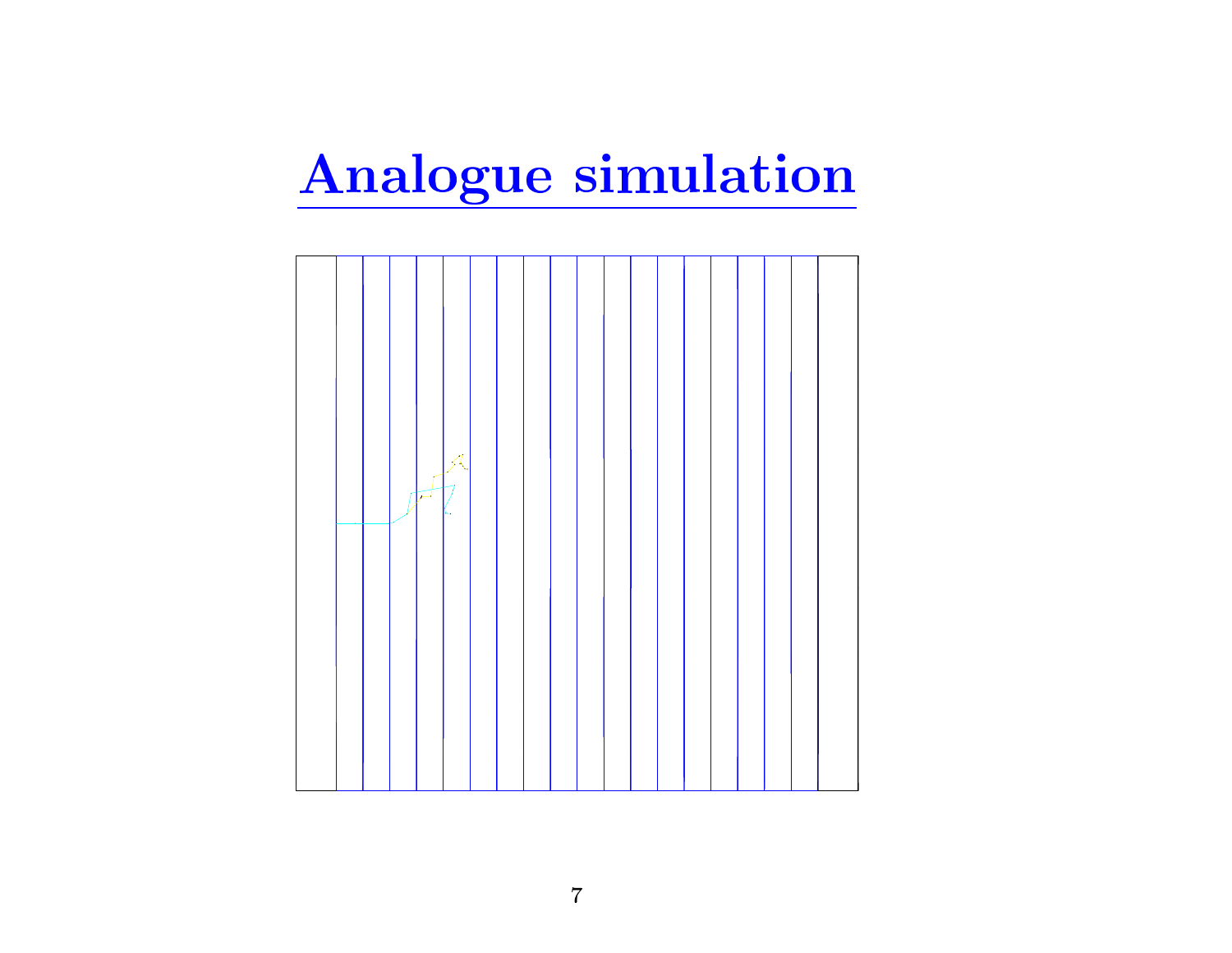#### imp. samp. concept

• example with two cells with importance values  $I_1 = 1$  and  $I_2 = 2$ 

example: two cells with  $I_2 = 2*I_1$ 

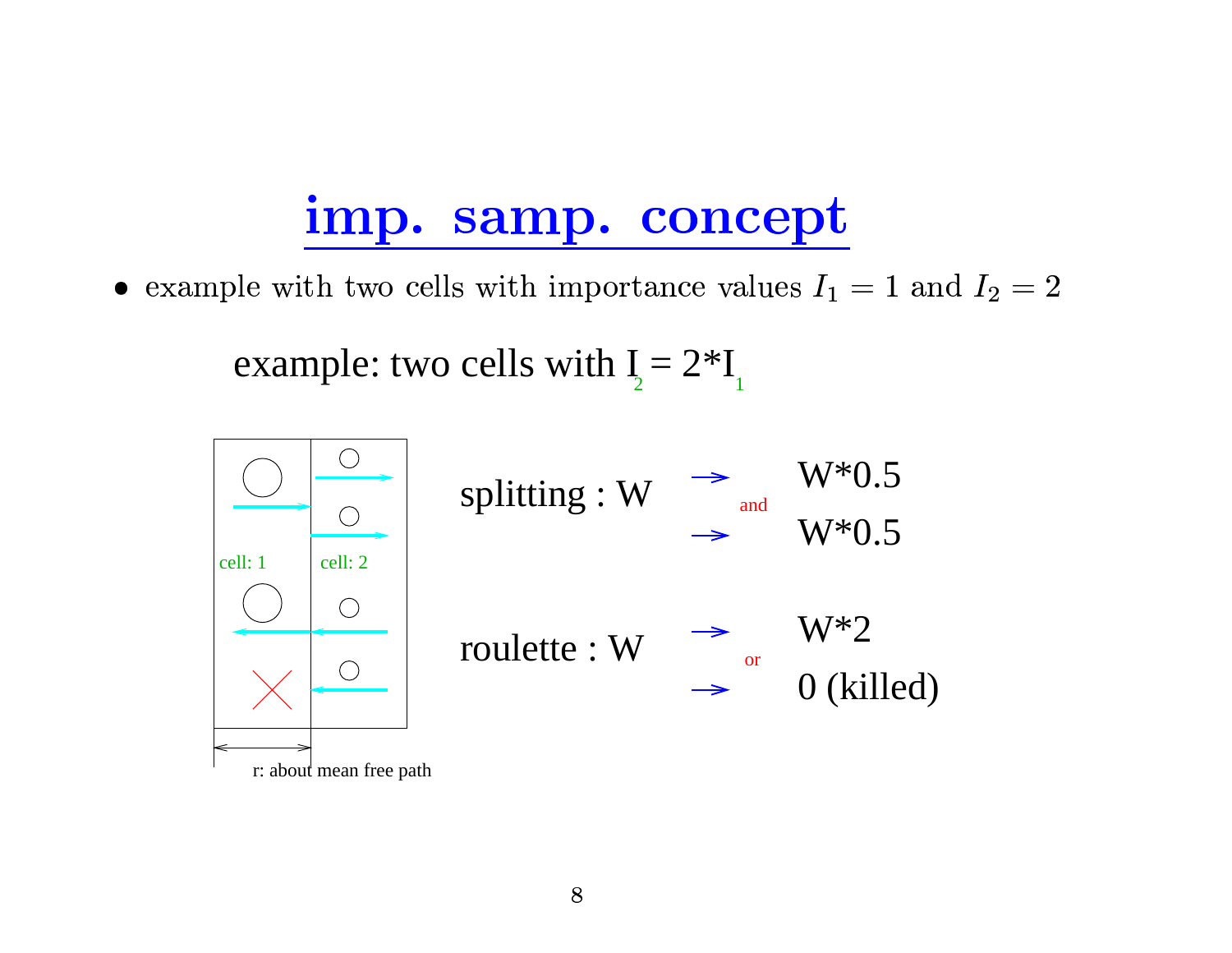### Importance sampled

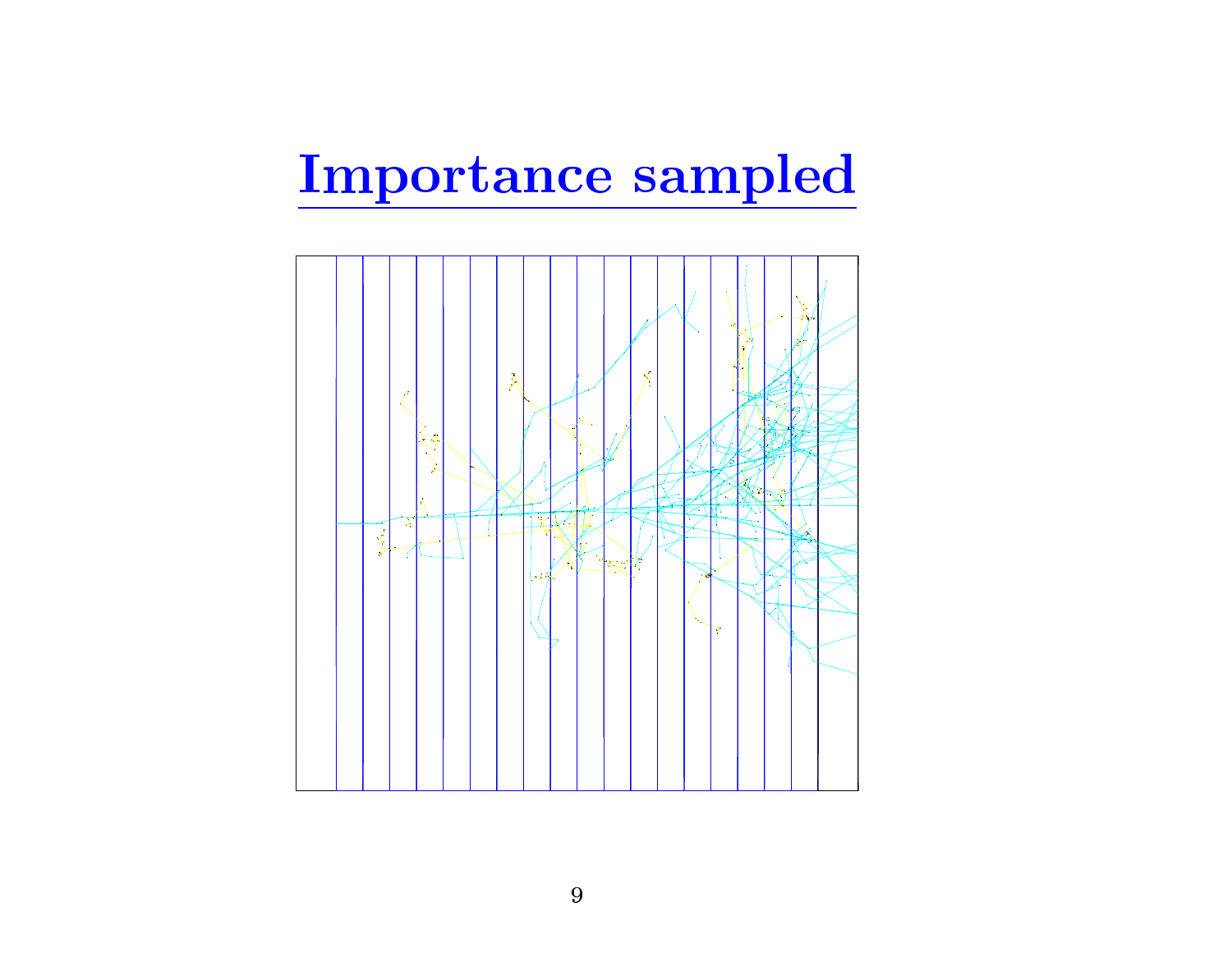## **Example energy flux**

 $\Phi_E$  the energy flux per starting neutron:

• flux: 
$$
\Phi(\vec{r}, E, t) = vN(\vec{r}, E, t)
$$
  
 $v =$  velocity,  $N =$  particle density =  $\frac{particle\ weight}{unit\ volume}$ 

- integrated:  $\int \int \Phi(\vec{r}, E, t) dE dt \frac{dV}{V}$  using  $ds = v dt$
- $\int \int \int N(\vec{r}, E, t) ds dE \frac{dV}{V} = WT_l/V$  (track length estimator for  $flux)$

 $W =$  particle weight,  $T_l =$  track length,  $V =$  volume

 $\Phi_E$  is estimated by  $\sum E*WT_l/V$  per starting neutron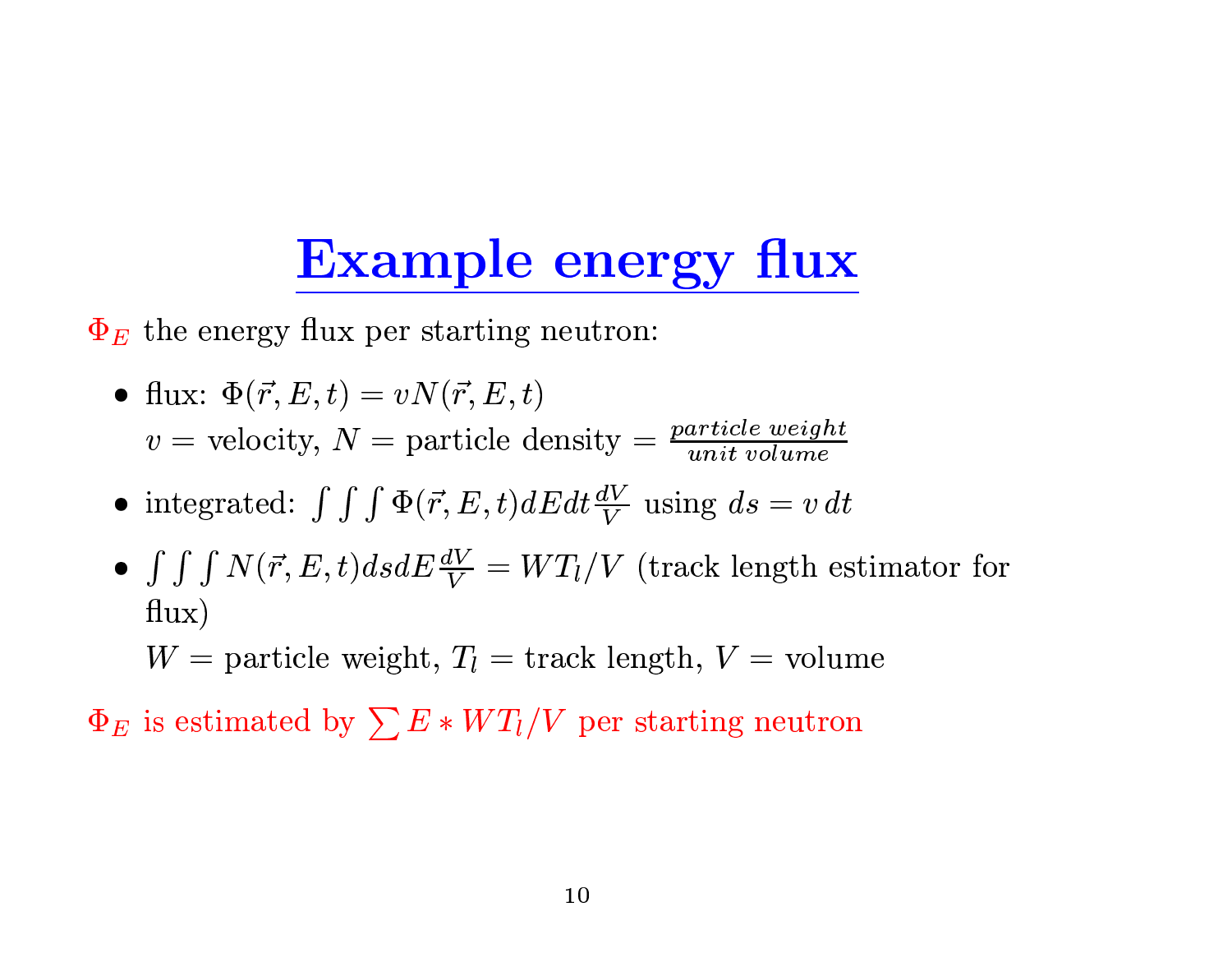#### **Result energy flux**

#### • equal amount of computing time

Analogue calculation:

 $\Phi_E = 1.52 \times 10^{-8} MeV/cm^2$ ,  $R_a = 0.24$ ,  $FOM_a = 18$ 

Importance sampled calculation:

 $\Phi_E = 1.37 \times 10^{-8} MeV/cm^2$ ,  $R_i = 0.016$ ,  $FOM_i = 4033$ Interpretation of normalized FOM:

Time to run analog calculation to have  $R_a = R_i$ :

$$
T_a = \frac{FOM_i}{FOM_a} * T_i = 224 * T_i
$$

Analog calculation would have to be repeated 224 times!

Note: "R's" are statistical errors, related to precision not to accuracy!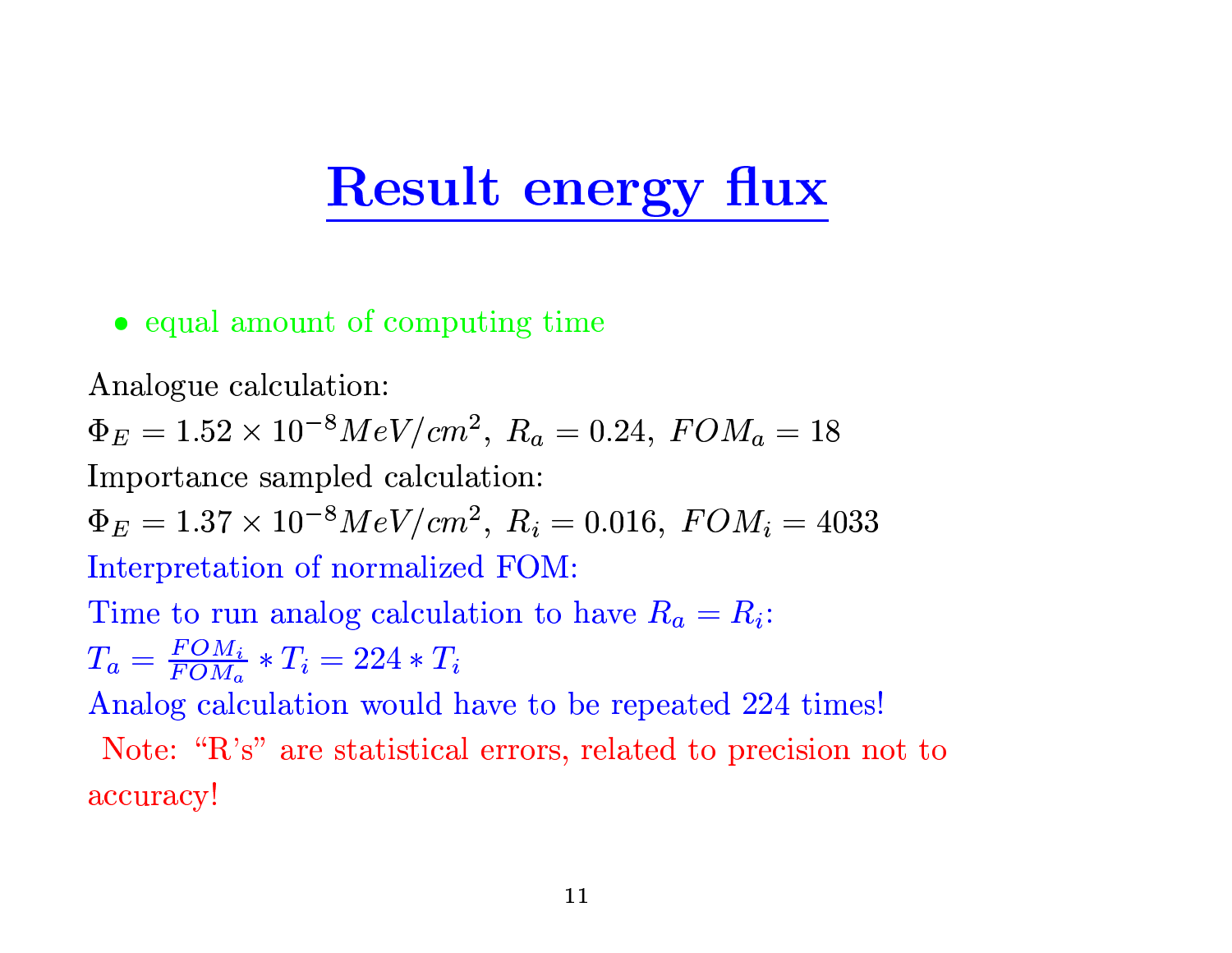# **Implementation basics**

General: Importance sampling:

- is done particle type wise.
- is only supported for field free applications and neutral particles.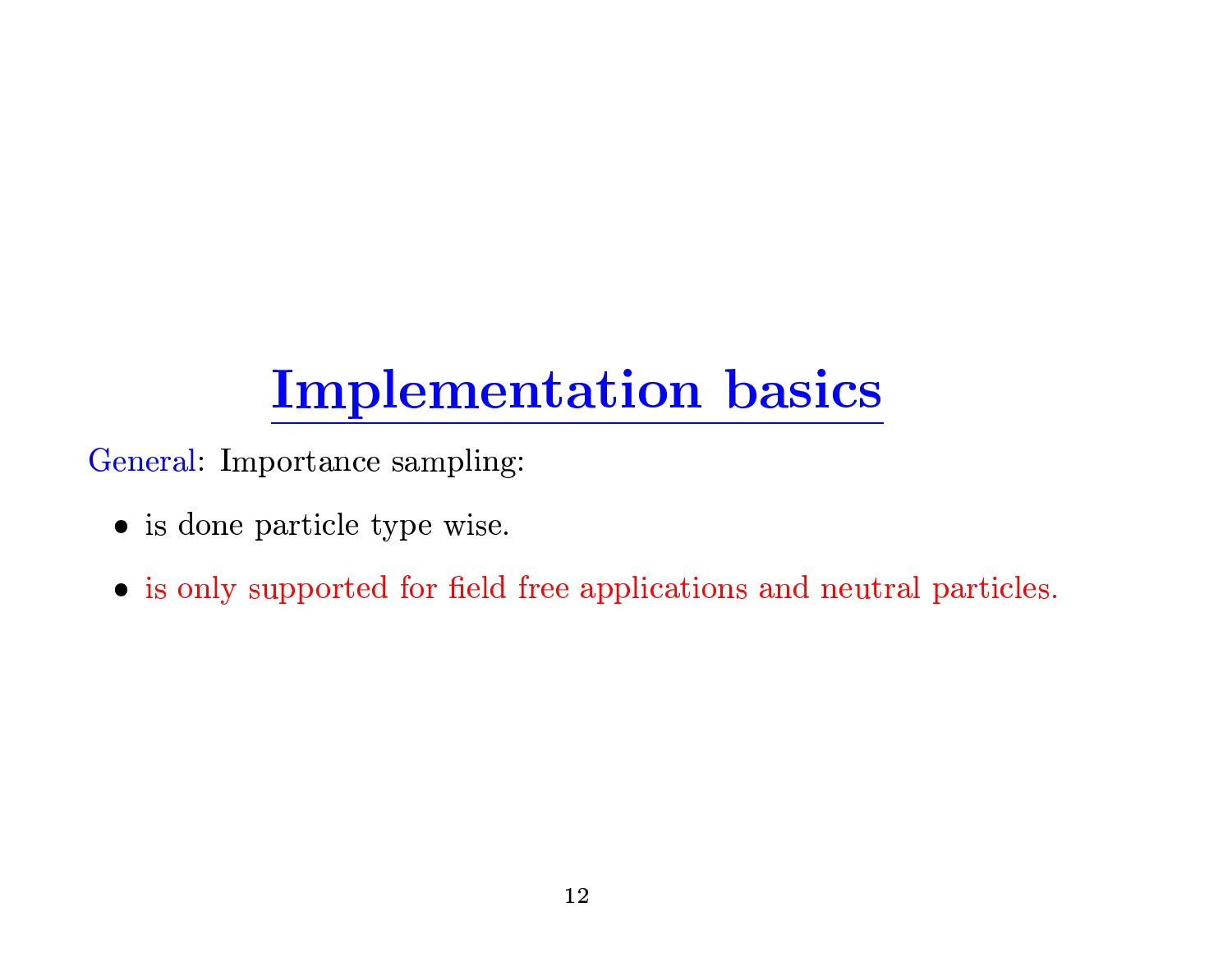#### Geometries

Definition of cells:

• cells are physical volumes or simple replicas identified by  $G4 Geometry Cell$ 

Two kinds of geometries may be used to define cells:

- The mass geometry used for tracking (normal geometry).
- A parallel geometry to be designed by the user for importance sampling.
- The  $G4 Geometry$ Cell and importance value pairs are stored in a importance store (G4VIStore, G4IStore).

The user has to assign importance values to all cells of the geometry.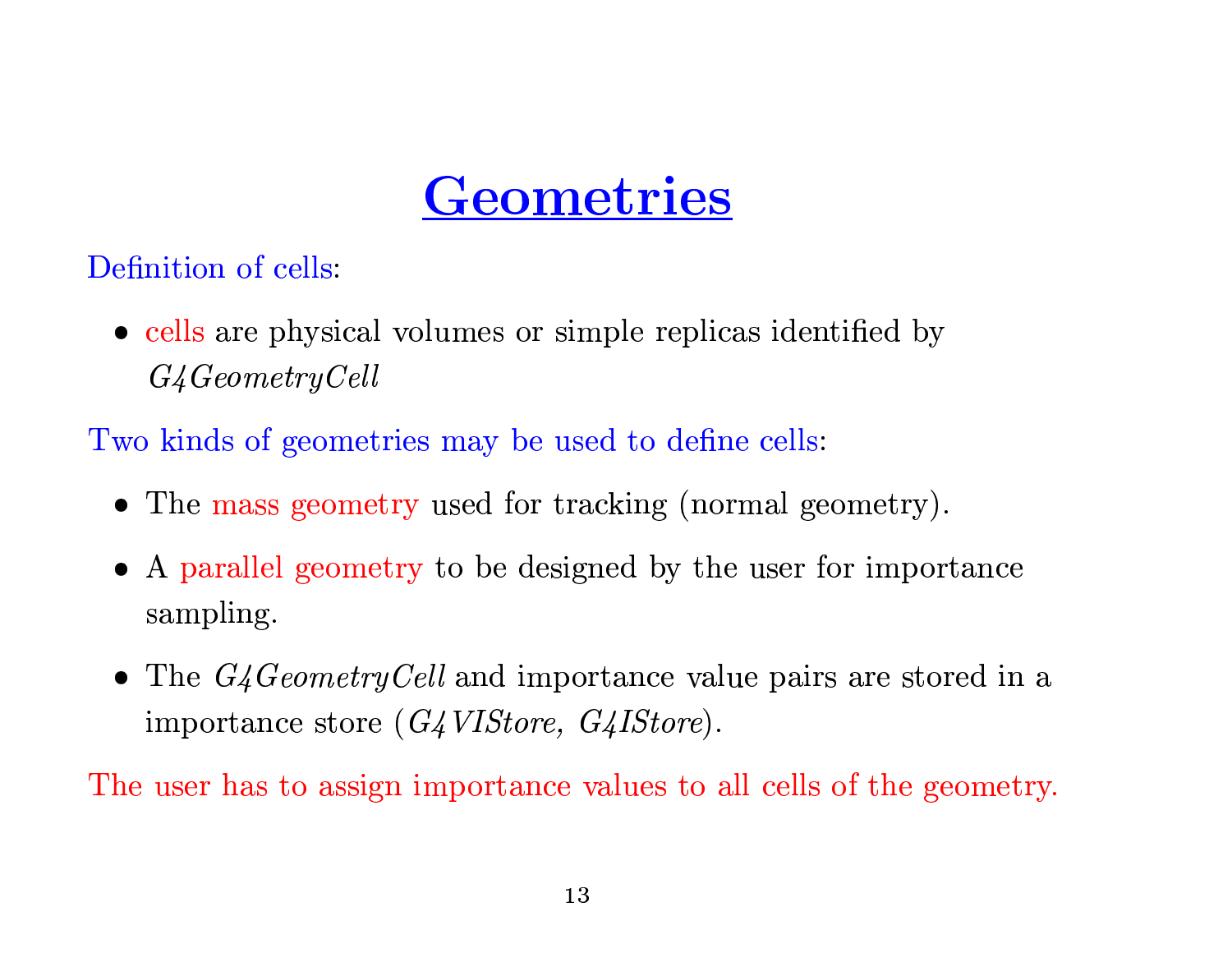# **Multiple particle types**

Sampling multiple particle types:

- A geometry may be used to importance sample one or more particle types.
- And multiple parallel geometries may be used for different particle types.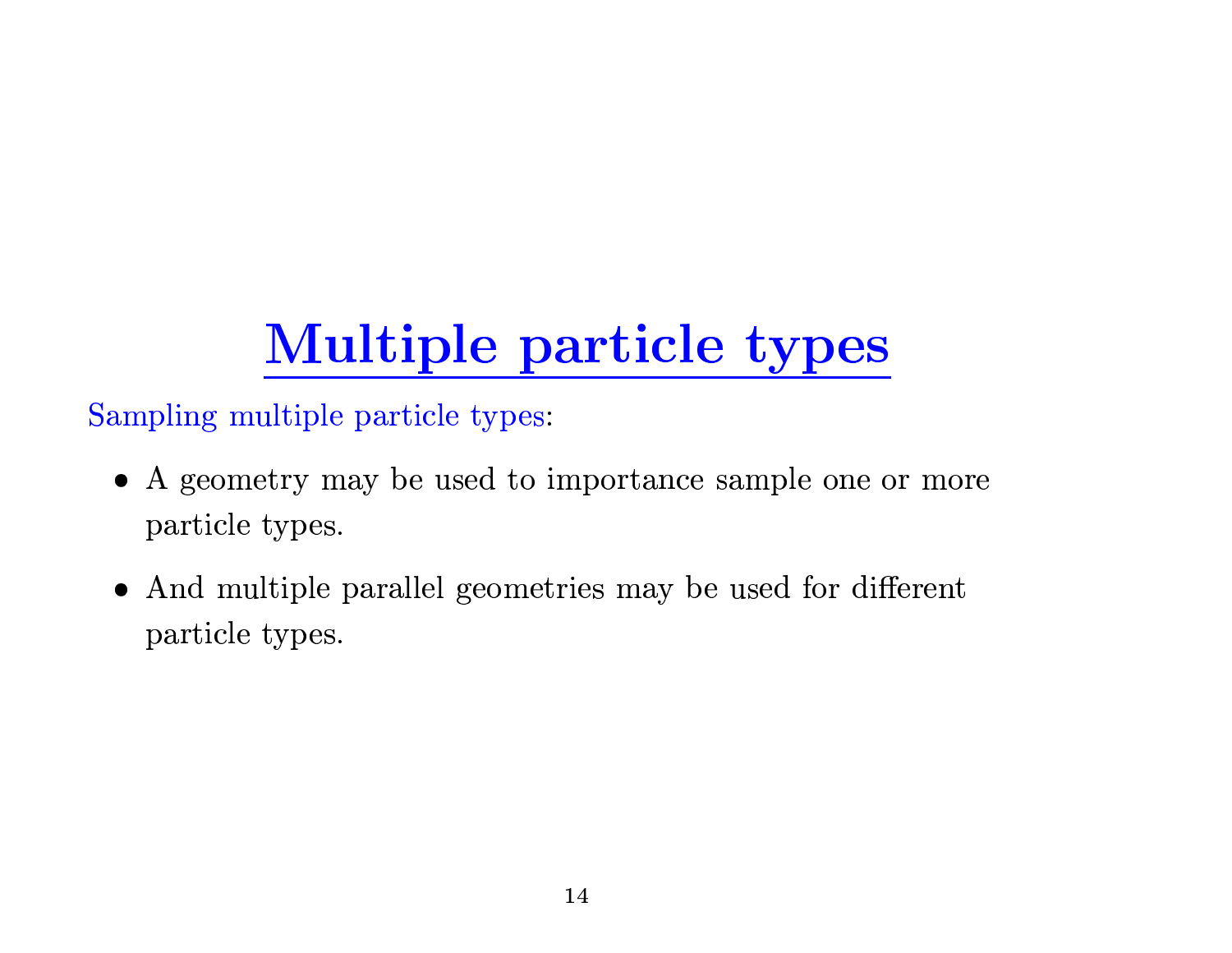# Scoring

The scoring of some quantities helpful to check the importance sampling is supported. The scoring:

- may be particle type specific or it may integrate over several particle types.
- is related to the cells described above.
- may also apply to the mass or parallel geometries.
- may also be used without importance sampling.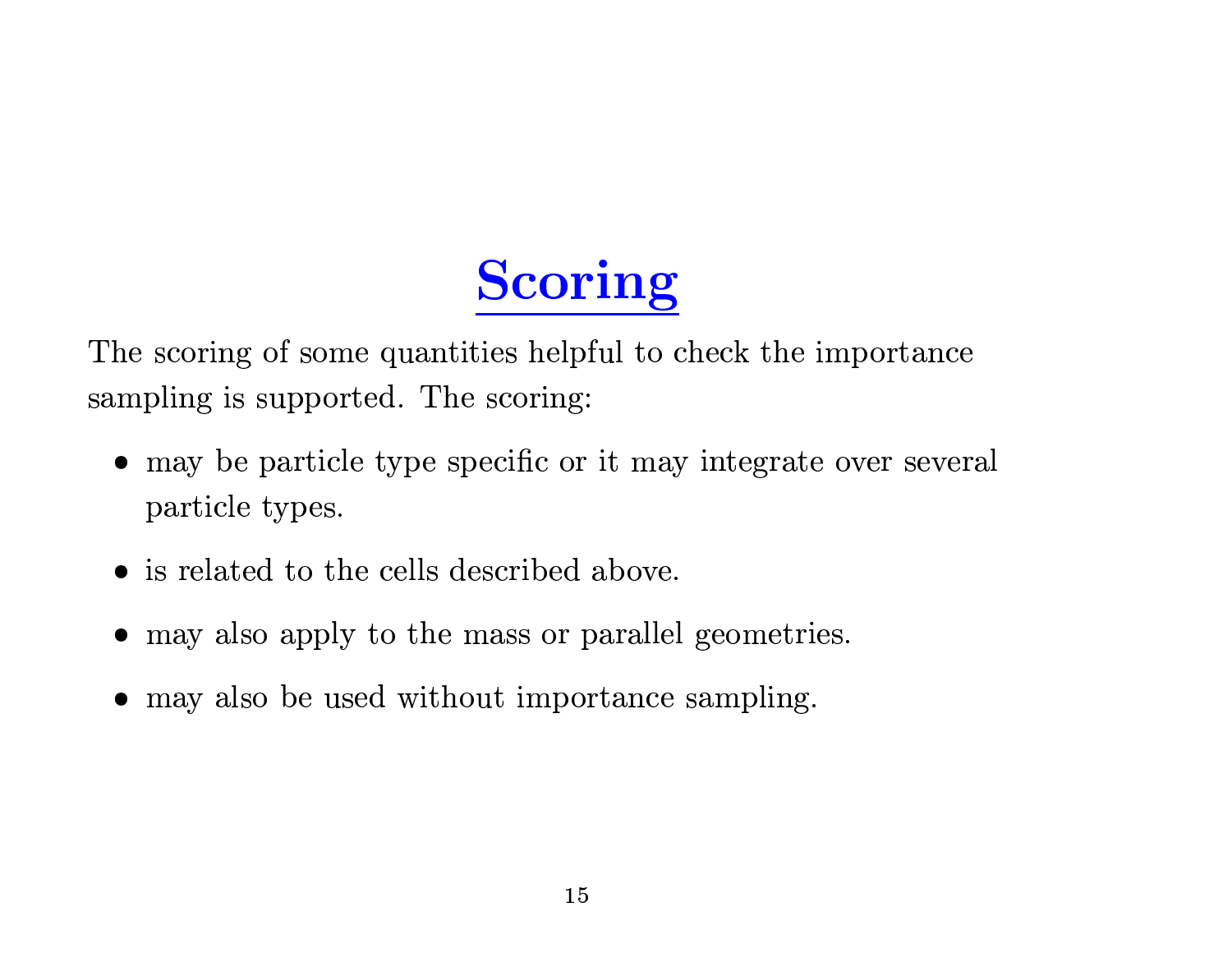### **Summary**

- $\bullet$  importance sampling and scoring updated for version  $5.0$
- mass and parallel geometry supported
- large performance improvement for neutron shielding to be expected

Other variance reduction techniques:

- weight roulette and implicit capture (prototypes for both exist)
- weight window biasing (has been looked into)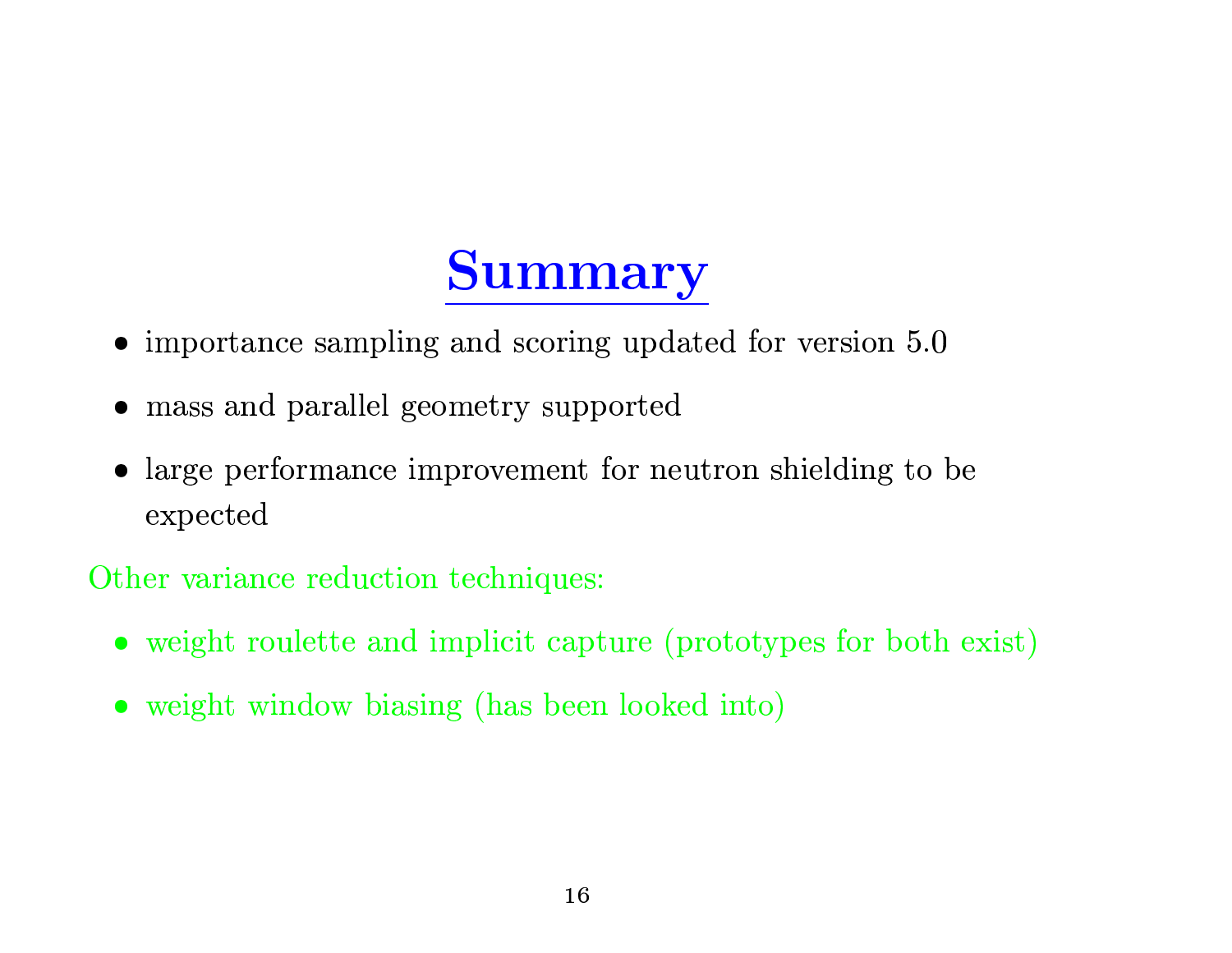# Documentation

For Geant4 version 5.0

 $\bullet$  Slides:

 $\frac{http://dressel.home.cern.ch/dressel/biasscore/u02.pdf}{$ 

• Description under development:

http://dressel.home.cern.ch/dressel/biasscore/Sampling.html (will move to Geant4 home page with releasing version 5.0)

• Examples: " $G4INSTALL/examples/extended/biasing"$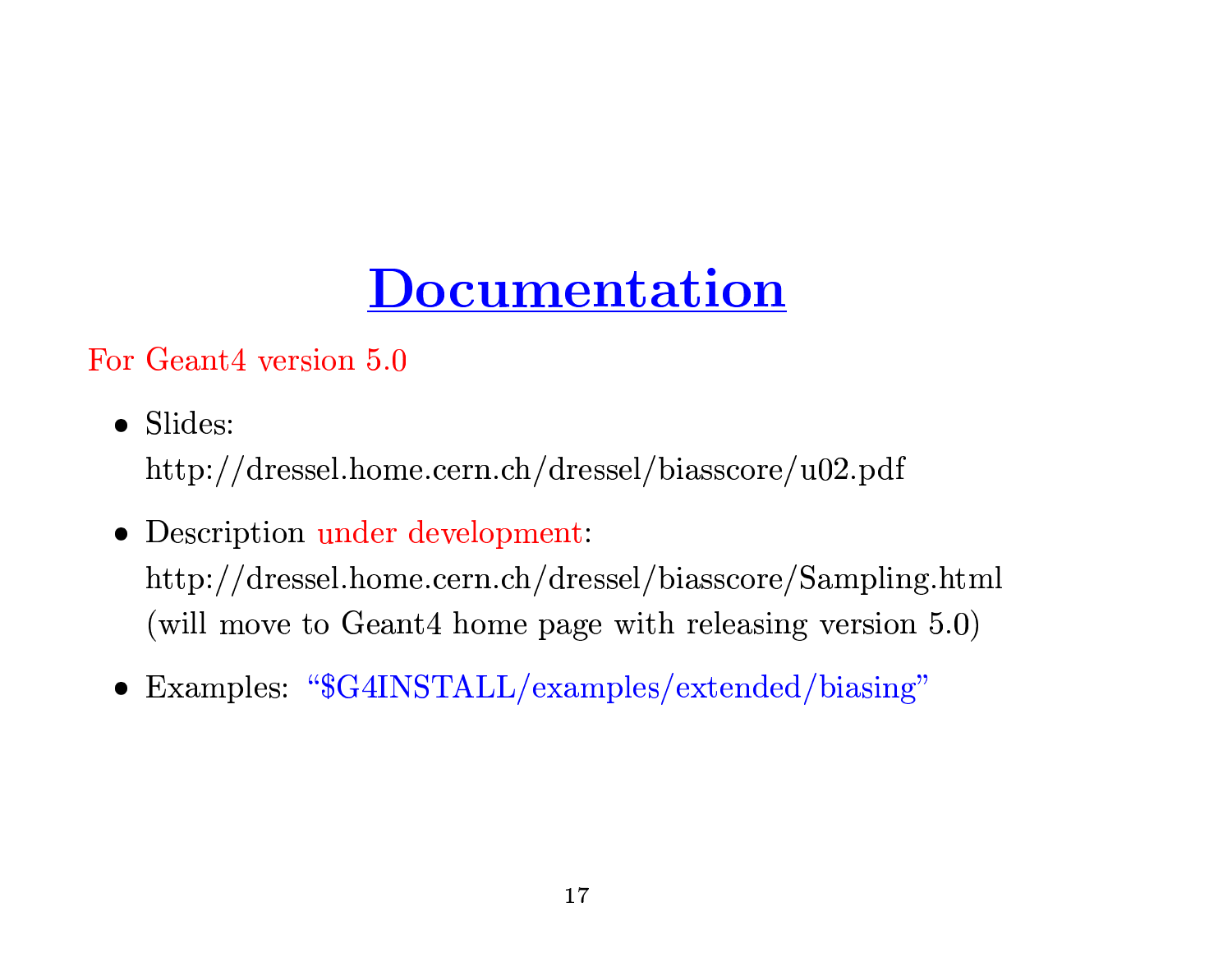# Appendix: Imp. samp. algorithm

- The use of customized algorithms is supported.
	- A customized algorithm derives from  $G4$ VImportanceAlgorithm
- A default algorithm is implemented in  $G_4$ ImportanceAlgorithm